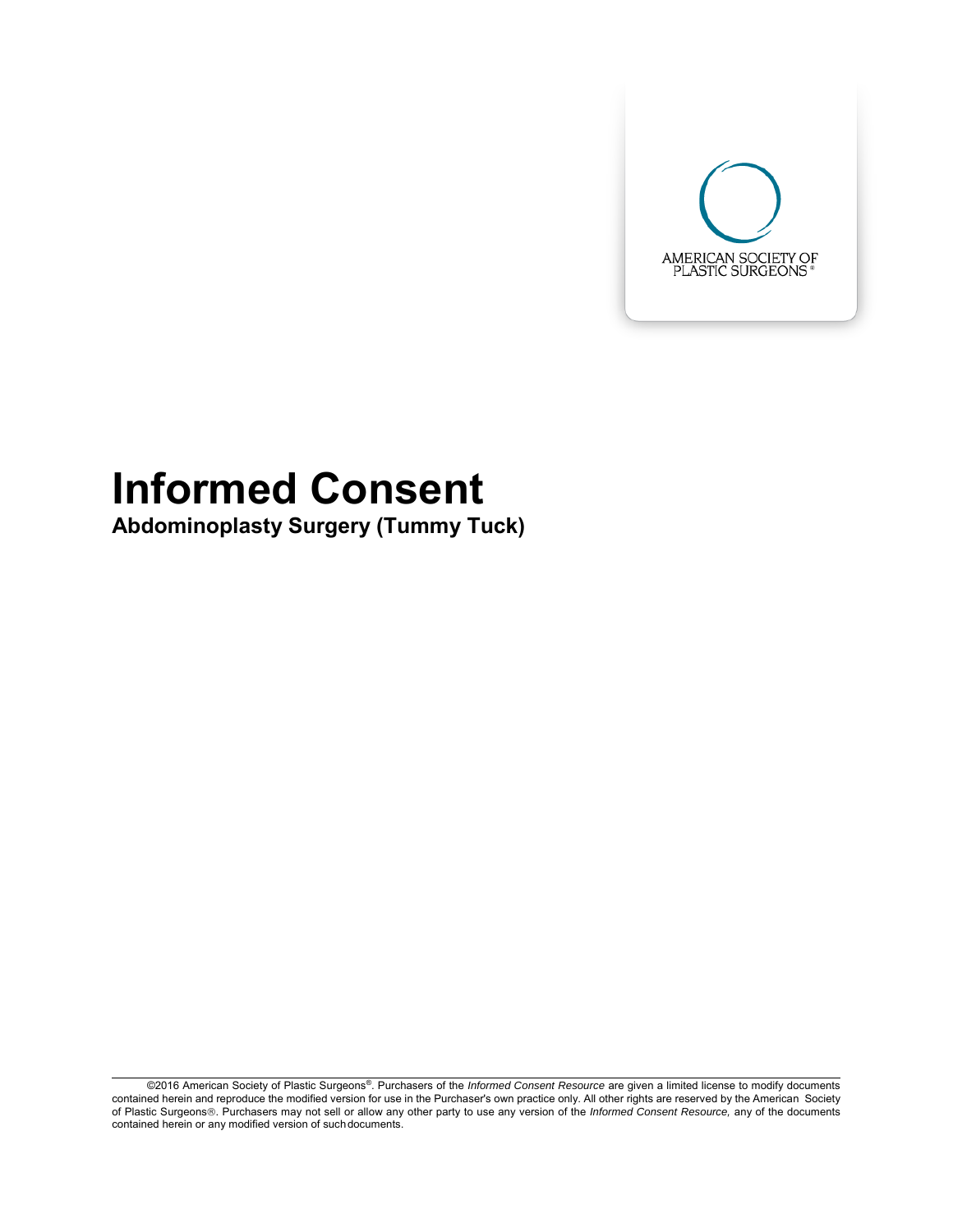#### **INSTRUCTIONS**

This is an informed-consent document that has been prepared to help inform you about abdominoplasty surgery, its risks, as well as alternative treatment(s).

It is important that you read this information carefully and completely. Please initial each page, indicating that you have read the page and sign the consent for surgery as proposed by your plastic surgeon and agreed upon by you.

#### **GENERAL INFORMATION**

Abdominoplasty is a surgical procedure to remove excess skin and fatty tissue from the middle and lower abdomen and to tighten muscles of the abdominal wall. Abdominoplasty is not a surgical treatment for being overweight. Obese individuals who intend to lose weight should postpone all forms of body contouring surgery until they have reached a stable weight.

There are a variety of different techniques used by plastic surgeons for abdominoplasty. Abdominoplasty can be combined with other forms of body-contouring surgery, including liposuction, or performed at the same time with other elective surgeries.

#### **ALTERNATIVE TREATMENTS**

Alternative forms of management consist of not treating the areas of loose skin and fatty deposits. Liposuction may be a surgical alternative to abdominoplasty if there is good skin tone and localized abdominal fatty deposits in an individual of normal weight. Diet and exercise programs may be of benefit in the overall reduction of excess body fat and contour improvement. Risks and potential complications are also associated with alternative surgical forms of treatment.

#### **INHERENT RISKS OF ABDOMINOPLASTY SURGERY**

Every surgical procedure involves a certain amount of risk and it is important that you understand these risks and the possible complications associated with them. In addition, every procedure has limitations. An individual's choice to undergo a surgical procedure is based on the comparison of the risk to potential benefit. Although the majority of patients do not experience these complications, you should discuss each of them with your plastic surgeon to make sure you understand all possible consequences of abdominoplasty.

#### **SPECIFIC RISKS OF ABDOMINOPLASTY SURGERY**

#### **Change in Skin Sensation:**

It is common to experience diminished (or loss of) skin sensation in areas that have had surgery. For most patients the changes in sensation improve with time. However, diminished (or loss of) skin sensation may not totally resolve after an abdominoplasty.

#### **Skin Contour Irregularities:**

Contour and shape irregularities and depressions may occur after abdominoplasty. Visible and palpable wrinkling of skin can occur. Residual skin irregularities at the ends of the incisions or "dog ears" are always a possibility as is skin pleating when there is excessive redundant skin. This may improve with time, or it can be surgically corrected.

#### **Major Wound Separation:**

Wounds may separate after surgery. Should this occur, additional treatment including surgery **and even hospitalization** may be necessary.

#### **Umbilicus:**

Malposition, scarring, unacceptable appearance or loss of the umbilicus (navel) may occur.

#### **Pubic Distortion:**

**Page 1 of 11 Patient Initials** ©2016 American Society of Plastic Surgeons<sup>®</sup> This form is for reference purposes only. It is a general guideline and not a statement of standard of care. Rather, this form should be edited and amended to reflect policy requirements of your practice site(s), CMS and Joint Commission requirements, if applicable, and legal requirements of your individual states. The ASPS does not certify that this form, or any modified version of this form, meets the requirements to obtain informed consent for this particular procedure in the jurisdiction of your practice.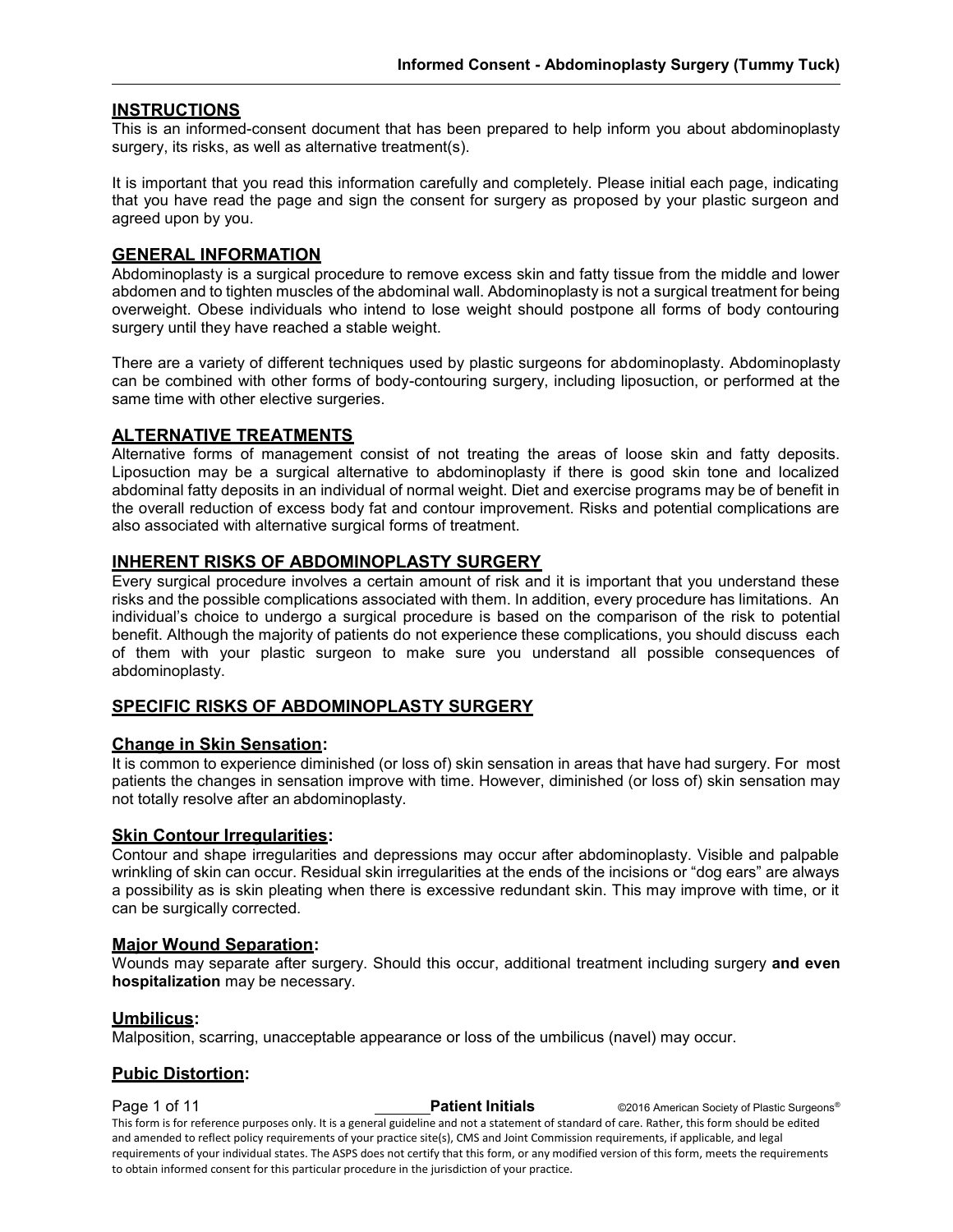It is possible, though unusual, for women to develop distortion of their labia and pubic area. Should this occur, additional treatment including surgery may be necessary.

#### **Use of Platelet Gel or Fibrin Sealants "Tissue Glue":**

Platelet Gel (from your blood) and Fibrin sealants (from heat-treated human blood components to inactivate virus transmission) may be used to hold tissue layers together at surgery and to diminish post- operative bruising following an abdominoplasty. Sealants have been carefully produced from screened donor blood plasma for hepatitis, syphilis, and human immunodeficiency virus (HIV). These products have been used safely for many years as sealants in cardiovascular and general surgery. These products are thought to diminish surgical bleeding and improve adherence of tissue layers.

#### **Use of Drains:**

During your surgery, your doctor may find it necessary to place a drain(s). A drain is a small tube that drains fluid out from the area that was operated on. You will be instructed on the use of your drain. Placement of the drain may require a small separate incision. The drain will be removed when your doctor feels it is no longer necessary. The drain site may be closed at the time of drain removal. Closing the drain site may require special surgical tape or sometimes a suture. Your doctor may leave the site open to drain any residual fluid under the wound.

#### **Scars**:

All surgery leaves scars, some more visible than others. Although good wound healing after a surgical procedure is expected, this surgery will result in long, prominent scars that are permanent. Abnormal scars may occur within the skin and deeper tissues. Scars may be unattractive and of different color than the surrounding skin tone. Scar appearance may also vary within the same scar. Scars may be asymmetrical (appear different on the right and left side of the body). There is the possibility of visible marks in the skin from sutures. These scars may become raised, red in the first few weeks – months, but usually settle down over time. However, some patients are prone to "hypertrophic" or "keloid" scars i.e. prominent, raised, red scars that do not settle. Further treatments with medications and/or surgery may be required.

#### **Injury to Deep Vital Structures:**

There is an inherent risk of injuring deeper vital structures including but not limited to bowel, muscles, nerves, vessels, and other intra-abdominal structures. This can result in severe infections, bleeding, breathing difficulties, organ failure and possibly death. These injuries may require additional surgical procedures and hospitalizations to treat.

#### **GENERAL RISKS OF SURGERY**

#### **Seroma:**

Fluid may accumulate between the skin and the underlying tissues following surgery, trauma or vigorous exercise which is referred to as a seroma. A seroma can be the most common complication following an Abdominoplasty. You may notice a increase in your abdominal girth, localized swelling or a shape change that should alert you that a seroma may have occurred in your post-operative period. Seroma's should be addressed to prevent an unfavorable outcome. Should this problem occur, notify your surgeon and additional procedures for drainage of fluid may be required.

#### **Bleeding:**

It is possible, though unusual, to experience a bleeding episode during or after surgery. Should postoperative bleeding occur, it may require emergency treatment to drain accumulated blood or you may require a blood transfusion, though such occurrences are rare. The collection of blood that can occur under your skin following surgery is referred to as a hematoma. Increased activity too soon after surgery can lead to increased chance of bleeding and additional surgery. It is important to follow postoperative instructions and limit exercise and strenuous activity for the instructed time. Non-prescription "herbs" and dietary supplements can increase the risk of surgical bleeding. Hematoma can occur at any time, usually

**Page 2 of 11 Patient Initials** ©2016 American Society of Plastic Surgeons<sup>®</sup> This form is for reference purposes only. It is a general guideline and not a statement of standard of care. Rather, this form should be edited and amended to reflect policy requirements of your practice site(s), CMS and Joint Commission requirements, if applicable, and legal requirements of your individual states. The ASPS does not certify that this form, or any modified version of this form, meets the requirements to obtain informed consent for this particular procedure in the jurisdiction of your practice.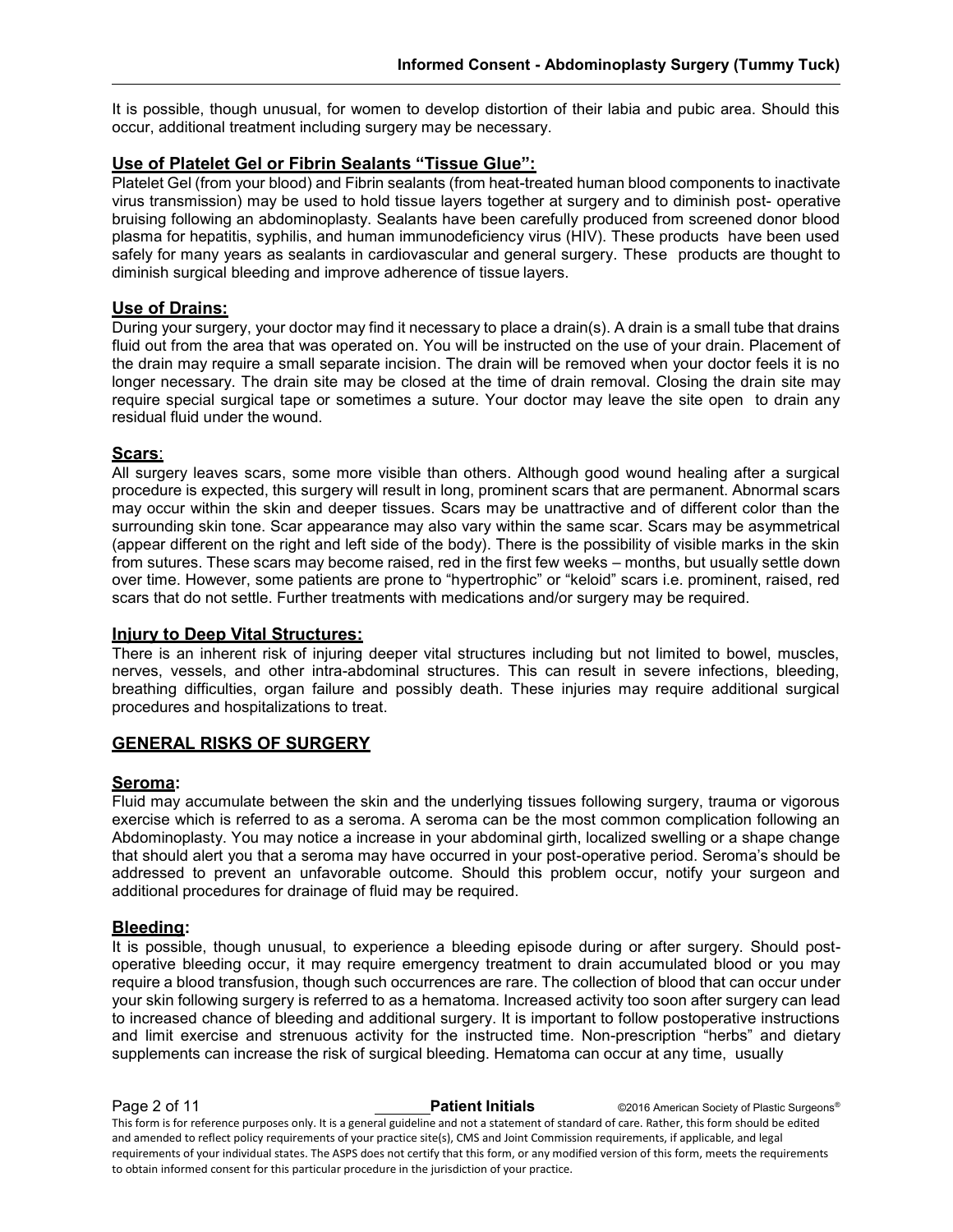in the first three weeks following injury to the operative area. If blood transfusions are necessary to treat blood loss, there is the risk of blood-related infections such as hepatitis and HIV (AIDS). Your surgeon may provide medications after your surgery to prevent blood clots. Medications that are used to prevent blood clots in veins can produce bleeding and decreased blood platelets.

#### **Infection:**

Infection, although uncommon, can occur after surgery. Should an infection occur, additional treatment including antibiotics, hospitalization, or additional surgery may be necessary. It is important to tell your surgeon of any other infections, such as a history of MRSA infections, an open wound, recent upper respiratory infection/ pneumonia, ingrown toenail, insect bite, tooth abscess, or urinary tract infection. Infections in other parts of the body, may lead to an infection in the operated area. Post-operative infections often result in more extensive scarring and predispose to revision surgery.

#### **IIeus:**

The return of bowl function following surgery is important. An ileus are disruptions in bowl function caused by the failure of peristalsis or hypomobility of your bowls/ gut resulting in a lack of defecation an d possibly repeated vomiting Medications like pain medications given to you at the time of surgery can contribute to the development of an ileus in the post-operative period. An ileus can result in abdominal distention, vomiting, inability to absorb oral medications and possibly hospitalization. Repeated vomiting could result in an aspiration pneumonia and respiratory failure. It can be essential to have regular bowl function after your abdominoplasty.

#### **Healing Issues:**

Certain medical conditions, dietary supplements and medications may delay and interfere with healing. Patients with massive weight loss may have a healing delay that could result in the incisions coming apart (partial wound dehiscence), infection, and tissue changes resulting in the need for additional medical care, surgery, and prolonged hospitalizations. Patients with diabetes or those taking medications such as steroids on an extended basis may have prolonged healing issues. Smoking will cause a delay in the healing process, often resulting in the need for additional surgery. There are general risks associated with healing such as swelling, bleeding, possibility of additional surgery, prolonged recovery, color changes, shape changes, infection, not meeting patient goals and expectations, and added expense to the patient. There may also be a longer recovery due to the length of surgery and anesthesia. Patients with significant skin laxity (patients seeking facelifts, breast lifts, abdominoplasty, and body lifts) will continue to have the same lax skin after surgery. The quality or elasticity of skin will not change and recurrence of skin looseness will occur at some time in the future, quicker for some than others. There are nerve endings that may become involved with healing scars from surgery such as suction-assisted lipectomy, abdominoplasty, facelifts, body lifts, and extremity surgery. While there may not be a major nerve injury, the small nerve endings during the healing period may become too active producing a painful or oversensitive area due to the small sensory nerve involved with scar tissue. Often, massage and early non-surgical intervention resolves this. It is important to discuss post-surgical pain with your surgeon.

#### **Skin Loss:**

Partial or full thickness skin loss or tissue necrosis can occur following an Abdominoplasty. This can be most common in what are referred to as "water shed areas' where blood perfusion can be less than optimal. In an abdominoplasty this is the area below the umbilicus. Medical conditions and medications can also compromise blood flow. Should you develop tissue necrosis or skin loss additional surgical procedures are likely to be required for debridement and to close the wound. Once healed revisional surgery may be required.

#### **Delayed Healing:**

Wound disruption or delayed wound healing is possible. Some areas of the skin may not heal normally and may take a long time to heal. Areas of skin may die. This may require frequent dressing changes or further surgery to remove the non-healed tissue. Individuals who have decreased blood supply to tissue from past surgery or radiation therapy may be at increased risk for wound healing and poor surgical outcome. Smokers have a greater risk of skin loss and wound healing complications.

**Page 3 of 11 Patient Initials COVID BY American Society of Plastic Surgeons<sup>®</sup>** 

This form is for reference purposes only. It is a general guideline and not a statement of standard of care. Rather, this form should be edited and amended to reflect policy requirements of your practice site(s), CMS and Joint Commission requirements, if applicable, and legal requirements of your individual states. The ASPS does not certify that this form, or any modified version of this form, meets the requirements to obtain informed consent for this particular procedure in the jurisdiction of your practice.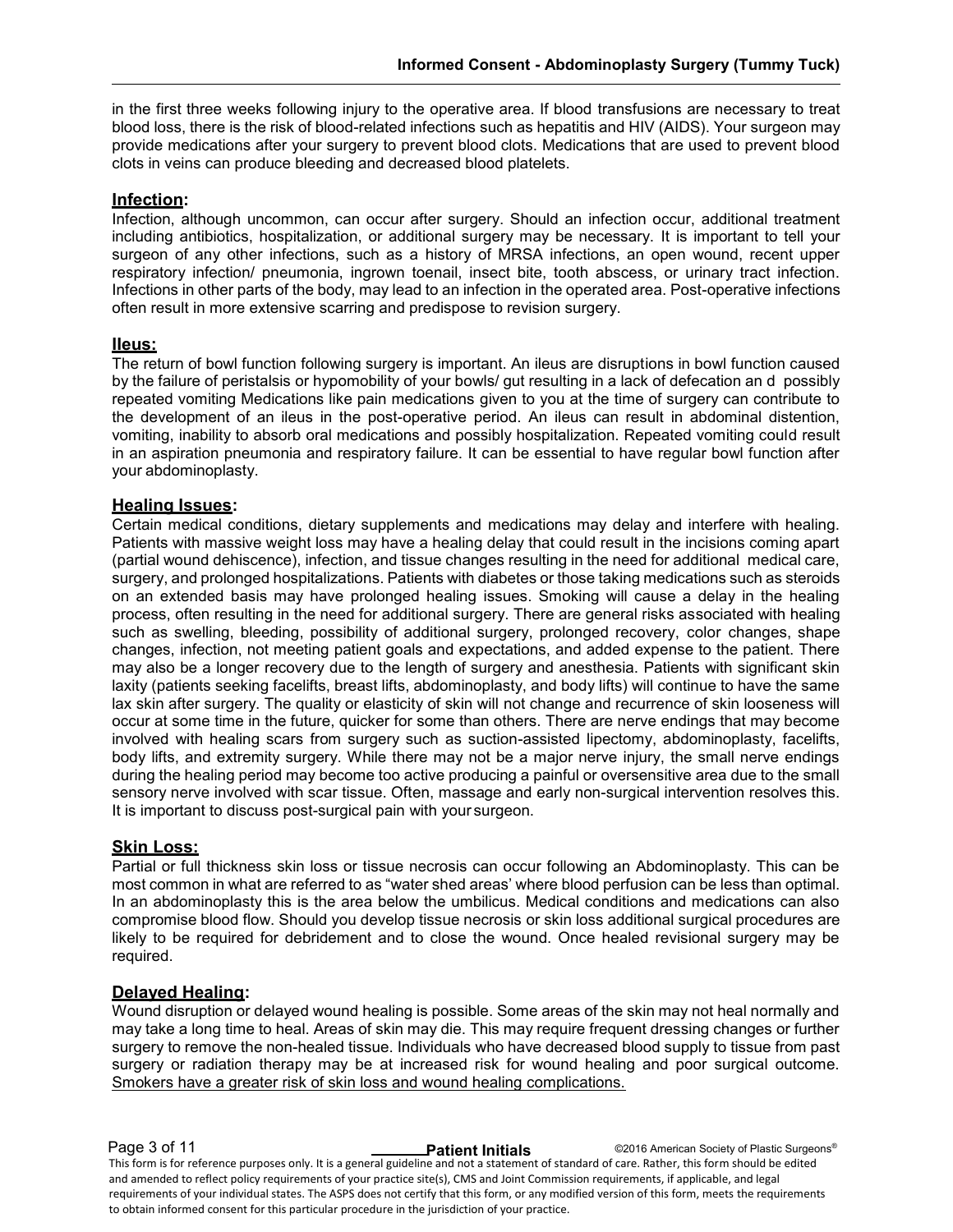#### **Major Wound Separation:**

Wounds may separate after surgery. Should this occur, additional treatment including surgery and even hospitalization may be necessary.

#### **Scarring:**

All surgery leaves scars, some more visible than others. Although good wound healing after a surgical procedure is expected, this surgery will result in long, prominent scars that are permanent. Abnormal scars may occur within the skin and deeper tissues. Scars may be unattractive and of different color than the surrounding skin tone. Scar appearance may also vary within the same scar. Scars may be asymmetrical (appear different on the right and left side of the body). There is the possibility of visible marks in the skin from sutures. These scars may become raised, red, or discolored in the first few weeks

– months, but usually settle down over time. However, some patients are prone to "hypertrophic" or "keloid" scars i.e. prominent, raised, red scars that do not settle. Further treatments with medications and/or surgery may be required.

#### **Firmness:**

Excessive firmness can occur after surgery due to internal scarring. The occurrence of this is not predictable. Additional treatment including surgery may be necessary.

#### **Fat Necrosis:**

Fatty tissue found deep in the skin might die. This may produce areas of firmness within the skin. Additional surgery to remove areas of fat necrosis may be necessary. There is the possibility of contour irregularities in the skin that may result from fat necrosis.

#### **Revision Surgery:**

Every effort is made for you to have a favorable outcome but, unforeseen events can occur that may require revsional surgery. Patients with multiple medical problems, massive weight loss patients, smokers, patients that develop infections in the post-operative period and other high risk patients have a greater propensity to require revisional surgery. Issues that could need to be addressed in the post- operative period include but are not limited to dog ears, asymmetry, contour irregularities, folds, wrinkles, loose skin, umbilical malposition or loss, and pubic distortion.

#### **Venous Thrombosis (Clot) and Sequelae:**

Thrombosed veins, which resemble cords, occasionally develop around IV sites, and usually resolve without medical or surgical treatment. Abdominoplasty can be associated with an increased risk for Deep Venous Thrombosis (DVT (DVT) and Pulmonary Embolus (PE)). Often a screening process is conducted to determine if you are at increased risk for DVT/ PE. Measures can be taken at the time of your abdominoplasty to prevent such events from occurring. It is important to discuss with your surgeon if you or your family have a history of DVT/ PE. Certain high estrogen pills, obesity, history of cancer, history of inflammatory bowel disease, etc. may increase your risk of thrombosed veins and the development of DVT/ PE.

#### **Cardiac and Pulmonary Complications:**

Pulmonary complications may occur secondarily to blood clots (pulmonary emboli), fat deposits (fat emboli), pneumonia, or partial collapse of the lungs after general anesthesia. Pulmonary emboli can be lifethreatening or fatal in some circumstances. Inactivity and other conditions may increase the incidence of blood clots traveling to the lungs causing a major blood clot that may result in death. It is important to discuss with your physician any past history of swelling in your legs or blood clots that may contribute to this condition. Cardiac complications are a risk with any surgery and anesthesia, even in patients without symptoms. If you experience shortness of breath, chest pains, or unusual heart beats, seek medical attention immediately. Should any of these complications occur, you may require hospitalization and additional treatment.

**Page 4 of 11 Patient Initials** ©2016 American Society of Plastic Surgeons<sup>®</sup> This form is for reference purposes only. It is a general guideline and not a statement of standard of care. Rather, this form should be edited and amended to reflect policy requirements of your practice site(s), CMS and Joint Commission requirements, if applicable, and legal requirements of your individual states. The ASPS does not certify that this form, or any modified version of this form, meets the requirements to obtain informed consent for this particular procedure in the jurisdiction of your practice.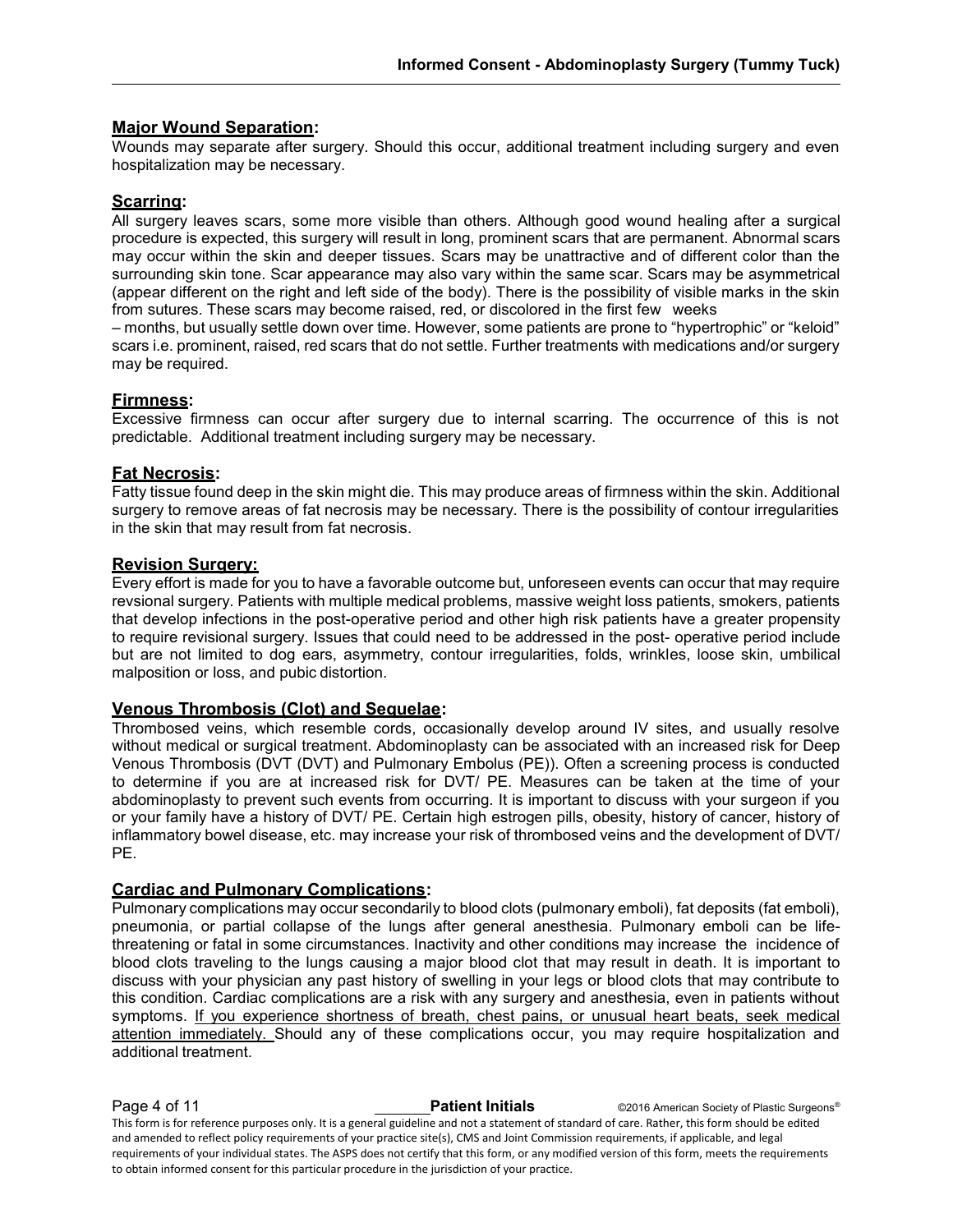#### **Possible Hernia Repair:**

At the time of your abdominoplasty your surgeon may identify a hernia (i.e. incisional, groin, umbilical, etc.) It is your best interest that your hernia be repaired at the time of your abdominoplasty if possible.

#### **Skin Sensitivity:**

Itching, tenderness, or exaggerated responses to hot or cold temperatures may occur after surgery. Usually this resolves during healing, but in rare situations it may be chronic.

#### **Sutures:**

Most surgical techniques use deep sutures. You may notice these sutures after your surgery. Sutures may spontaneously poke through the skin, become visible or produce irritation that requires suture removal.

#### **Damage to Deeper Structures:**

There is the potential for injury to deeper structures including nerves, blood vessels, lymphatics, muscles, and lungs (pneumothorax) during any surgical procedure. The potential for this to occur varies according to the type of procedure being performed. Injury to deeper structures may be temporary or permanent.

#### **Surgical Anesthesia:**

Both local and general anesthesia involves risk. There is the possibility of complications, injury, and even death from all forms of surgical anesthesia or sedation.

#### **Shock:**

In rare circumstances, your surgical procedure can cause severe trauma, particularly when multiple or extensive procedures are performed. Although serious complications are infrequent, infections or excessive fluid loss can lead to severe illness and even death. If surgical shock occurs, hospitalization and additional treatment would be necessary.

#### **Pain:**

You will experience pain after your surgery. Pain of varying intensity and duration may occur and persist after surgery. If you are a chronic pain patient followed by a Pain Therapy Practitioner, you may be asked to see this practitioner pre operatively to assist you in the management of your pain disorder in the postoperative period. Chronic pain may occur very infrequently from nerves becoming trapped in scar tissue or due to tissue stretching.

There are nerve endings that may become involved with healing scars from surgery. While there may not be a major nerve injury, the small nerve endings during the healing period may become too active producing a painful or oversensitive area due to the small sensory nerve involved with scar tissue. Often, massage and early non-surgical intervention resolves this. It is important to discuss post-surgical pain with your surgeon.

#### **Allergic Reactions:**

In rare cases, local allergies to tape, suture material and glues, blood products, topical preparations or injected agents have been reported. Serious systemic reactions including shock (anaphylaxis) may occur in response to drugs used during surgery and prescription medicines. Allergic reactions may require additional treatment. It is important to notify your physician of any previous allergic reactions.

#### **Drug Reactions:**

Unexpected drug allergies, lack of proper response to medication, or illness caused by the prescribed drug are possibilities. It is important for you to inform your physician of any problems you have had with any medication or allergies to medication, prescribed or over the counter, as well as medications you now regularly take. Provide your surgeon with a list of medications and supplements you are currently taking.

#### **Surgical Wetting Solutions:**

**Page 5 of 11 Patient Initials** ©2016 American Society of Plastic Surgeons<sup>®</sup> This form is for reference purposes only. It is a general guideline and not a statement of standard of care. Rather, this form should be edited and amended to reflect policy requirements of your practice site(s), CMS and Joint Commission requirements, if applicable, and legal requirements of your individual states. The ASPS does not certify that this form, or any modified version of this form, meets the requirements to obtain informed consent for this particular procedure in the jurisdiction of your practice.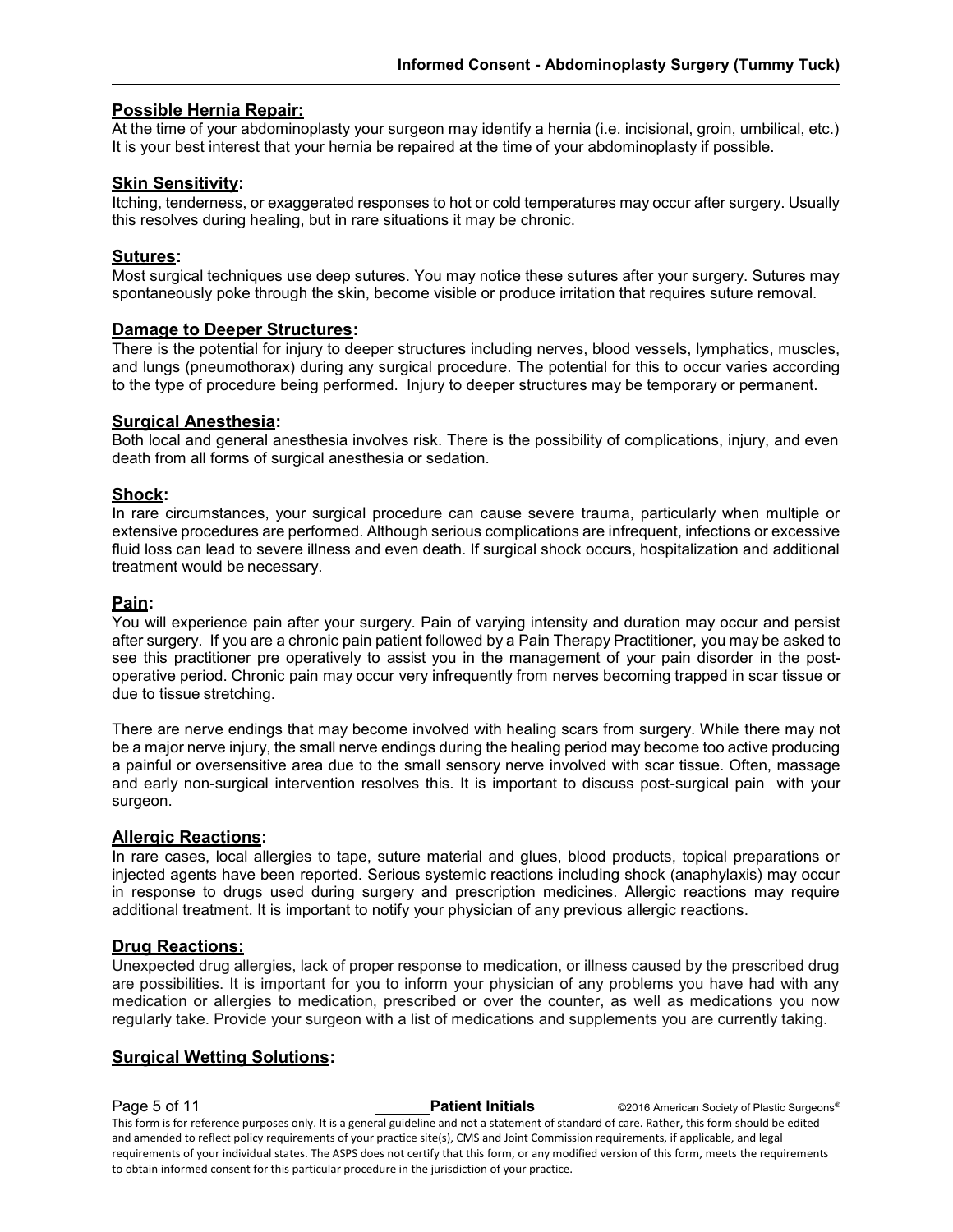There is the possibility that large volumes of fluid containing dilute local anesthetic drugs and epinephrine that is injected into fatty deposits during surgery may contribute to fluid overload or systemic reaction to these medications. Additional treatment including hospitalization may be necessary.

#### **Fat/Air Embolism:**

In rare cases, fat particles or air can enter the vascular system and can travel to the heart, lungs or brain. This can result in significant complications including death.

#### **Persistent Swelling (Lymphedema):**

Persistent swelling can occur following surgery.

#### **Unsatisfactory Result:**

Although good results are expected, there is no guarantee or warranty expressed or implied, on the results that may be obtained. The body is not symmetric and almost everyone has some degree of unevenness which may not be recognized in advance. One side of the face may be slightly larger, one side of the face droopier. The breast and trunk area exhibits the same possibilities. Many of such issues cannot be fully corrected with surgery. The more realistic your expectations as to results, the better your results will appear to you. Some patients never achieve their desired goals or results, at no fault of the surgeon or surgery. You may be disappointed with the results of surgery. Asymmetry, unanticipated shape and size, loss of function, wound disruption, poor healing, and loss of sensation may occur after surgery. Size may be incorrect. Unsatisfactory surgical scar location or appearance may occur. It may be necessary to perform additional surgery to improve your results. Unsatisfactory results may NOT improve with each additional treatment.

#### **ADDITIONAL ADVISORIES**

#### **Medications and Herbal Dietary Supplements:**

There are potential adverse reactions that occur as the result of taking over-the-counter, herbal, and/or prescription medications. Aspirin and medications that contain aspirin interfere with forming blood clots, and therefore may contribute to more bleeding issues. If you have a medical condition (such as heart arrhythmia, heart stent, blood vessels with blockages, or blood clots) and are taking medications to thin your blood and prevent clotting such as Plavix, Warfarin, Coumadin, Xarelto, Effient or Pradaxa, discuss management of these medications around the time of surgery with your plastic surgeon. Your plastic surgeon may sometimes coordinate a plan for these medications with the doctor that prescribed them for your medical condition. If you have been prescribed drugs for a medical condition, do not stop them without discussing it first with your plastic surgeon. Stopping these medications abruptly may result in a heart attack, stroke, or death. Be sure to check with your physician about any drug interactions that may exist with medications which you are already taking. If you have an adverse reaction, stop the drugs immediately and call your plastic surgeon for further instructions. If the reaction is severe, go immediately to the nearest emergency room.

When taking the prescribed pain medications after surgery, realize that they can affect your thought process and coordination. Do not drive, do not operate complex equipment, do not make any important decisions and do not drink any alcohol while taking these medications. Be sure to take your prescribed medication only as directed.

### **Sun Exposure – Direct or Tanning Salon:**

The effects of the sun are damaging to the skin. Exposing the treated areas to sun may result in increased scarring, color changes, and poor healing. Patients who tan, either outdoors or in a salon, should inform their surgeon and either delay treatment, or avoid tanning until the surgeon says it is safe to resume. The damaging effect of sun exposure occurs even with the use sun block or clothingcoverage.

**Page 6 of 11 Patient Initials** ©2016 American Society of Plastic Surgeons<sup>®</sup> This form is for reference purposes only. It is a general guideline and not a statement of standard of care. Rather, this form should be edited and amended to reflect policy requirements of your practice site(s), CMS and Joint Commission requirements, if applicable, and legal requirements of your individual states. The ASPS does not certify that this form, or any modified version of this form, meets the requirements to obtain informed consent for this particular procedure in the jurisdiction of your practice.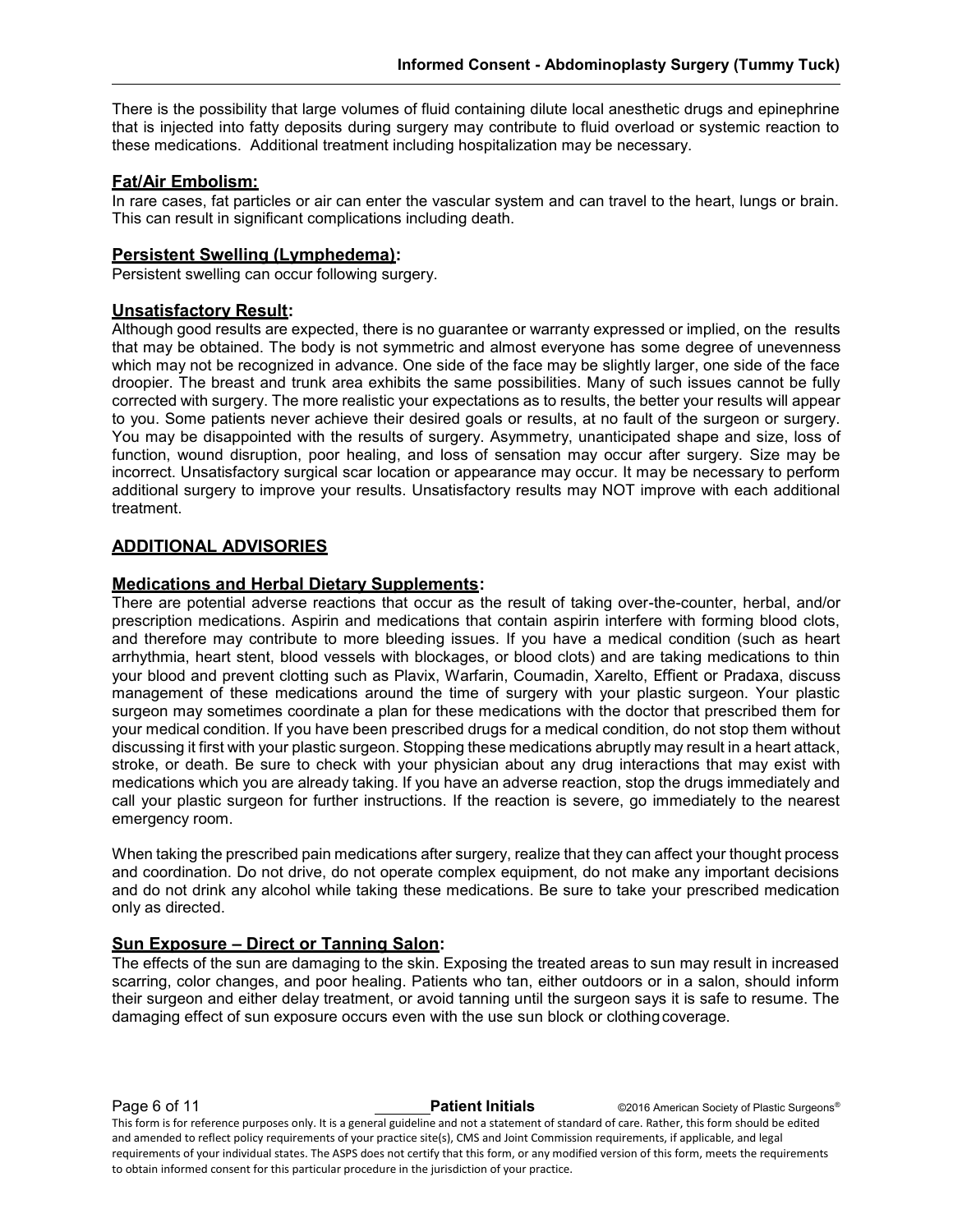#### **Travel Plans:**

Any surgery holds the risk of complications that may delay healing and your return to normal life. Please let the surgeon know of any travel plans, important commitments already scheduled or planned, or time demands that are important to you, so that appropriate timing of surgery can occur. There are no guarantees that you will be able to resume all activities in the desired time frame. Allow at least 10-14 days to travel via airplane. Medications may be required should you have a long flight/ trip to prevent DVT/ PE in the immediate post-operative period.

#### **Long-Term Results:**

Subsequent alterations in the appearance of your body may occur as the result of aging, sun exposure, weight loss, weight gain, pregnancy, menopause or other circumstances not related to your surgery.

#### **Body-Piercing:**

Individuals who currently wear body-piercing jewelry in the surgical region are advised that an infection could develop from this activity. Body-piercing jewelry should be removed prior to your surgical procedure.

#### **Nails:**

To determine your vitals status during surgery your anesthesia provider may require access to your finger nails for monitoring. Make sure to have at least two finger nails free of nail polish or acrylic nails on the date of your surgery.

#### **Jewelry:**

Jewelry should not be brought with you at the time of your surgical procedure. Items such as earrings, wedding rings, necklaces, etc. should be removed and placed in a safe place. Do not bring your jewelry with you for your surgery.

#### **Future Pregnancy and Breast Feeding:**

This surgery is not known to interfere with pregnancy. If you are planning a pregnancy, your breast skin may stretch and offset the results of surgery. You may have more difficulty breast feeding after this operation.

#### **Female Patient Information:**

It is important to inform your plastic surgeon if you use birth control pills, estrogen replacement, or if you suspect you may be pregnant. Many medications including antibiotics may neutralize the preventive effect of birth control pills, allowing for conception and pregnancy.

#### **Intimate Relations After Surgery:**

Surgery involves coagulating of blood vessels and increased activity of any kind may open these vessels leading to a bleed, or hematoma. Activity that increases your pulse or heart rate may cause additional bruising, swelling, and the need for return to surgery to control bleeding. It is wise to refrain from intimate physical activities until your physician states it is safe.

#### **Mental Health Disorders and Elective Surgery:**

It is important that all patients seeking to undergo elective surgery have realistic expectations that focus on improvement rather than perfection. Complications or less than satisfactory results are sometimes unavoidable, may require additional surgery and often are stressful. Please openly discuss with your surgeon, prior to surgery, any history that you may have of significant emotional depression or mental health disorders. Although many individuals may benefit psychologically from the results of elective surgery, effects on mental health cannot be accurately predicted.

#### **ADDITIONAL SURGERY NECESSARY (Re-Operations)**

There are many variable conditions that may influence the long-term result of surgery. It is unknown how your tissue may respond or how wound healing will occur after surgery. Secondary surgery may be

**Page 7 of 11 Patient Initials** ©2016 American Society of Plastic Surgeons<sup>®</sup> This form is for reference purposes only. It is a general guideline and not a statement of standard of care. Rather, this form should be edited and amended to reflect policy requirements of your practice site(s), CMS and Joint Commission requirements, if applicable, and legal requirements of your individual states. The ASPS does not certify that this form, or any modified version of this form, meets the requirements to obtain informed consent for this particular procedure in the jurisdiction of your practice.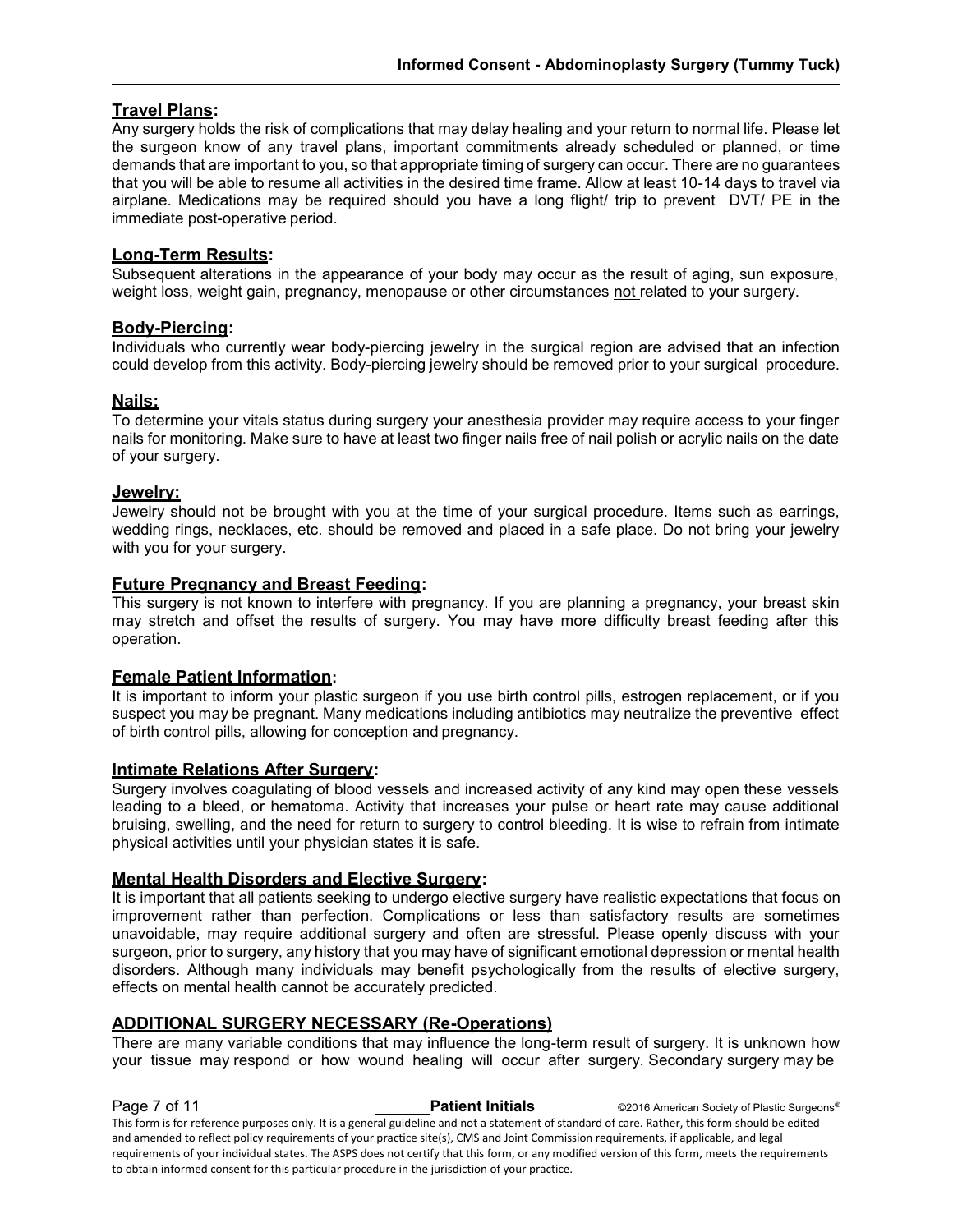necessary to perform additional tightening or repositioning of body structures. Should complications occur, additional surgery or other treatments may be necessary. Even though risks and complications occur infrequently, the risks cited are associated with this surgery. Other complications and risks can occur but are less common. The practice of medicine and surgery is not an exact science. Although good results are expected, there is no guarantee or warranty expressed or implied, on the results that may be obtained. In some situations, it may not be possible to achieve optimal results with a single surgical procedure. You and your surgeon will discuss the options available should additional surgery be advised. There may be additional costs and expenses for such additional procedures, including surgical fees, facility and anesthesia fees, pathology and lab testing.

#### **PATIENT COMPLIANCE**

Follow all physician instructions carefully; this is essential for the success of your outcome. It is important that the surgical incisions are not subjected to excessive force, swelling, abrasion, or motion during the time of healing. Personal and vocational activity needs to be restricted. Protective dressings and drains should not be removed unless instructed by your plastic surgeon. Successful post-operative function depends on both surgery and subsequent care. Physical activity that increases your pulse or heart rate may cause bruising, swelling, fluid accumulation and the need for return to surgery. It is important that you participate in follow-up care, return for aftercare, and promote your recovery after surgery.

### **ATTESTATIONS**

#### **Smoking, Second-Hand Smoke Exposure, Nicotine Products (Patch, Gum, Nasal Spray):**

Patients who are currently smoking or use tobacco or nicotine products (patch, gum, or nasal spray) are at a greater risk for significant surgical complications of skin loss and delayed healing and additional scarring. Individuals exposed to second-hand smoke are also at potential risk for similar complications attributable to nicotine exposure. Additionally, smoking may have a significant negative effect on anesthesia and recovery from anesthesia, with coughing and possibly increased bleeding. Individuals who are not exposed to tobacco smoke or nicotine-containing products have a significantly lower risk of these type of complications. Please indicate your current status regarding these items below**:**

I am a non-smoker and do not use nicotine products. I understand the potential risk of secondhand smoke exposure causing surgical complications.

I am a smoker or use tobacco / nicotine products. I understand the risk of surgical complications due to smoking or use of nicotine products.

I have smoked and stopped approximately ago. I understand I may still have the effects and therefore risks from smoking in my system, if not enough time has lapsed.

I have been advised to stop smoking immediately and have been informed of the risks, benefits, expectations and alternatives to my surgery if I continue smoking.

It is important to refrain from smoking at least 6 weeks before surgery and until your physician states it is safe to return, if desired. I acknowledge that I will inform my physician if I continue to smoke within this time frame, and understand that for my safety, the surgery, if possible, may be delayed.

Smoking may have such a negative effect on your surgery that a urine or blood test just before surgery may be done which will prove the presence of Nicotine. If positive, your surgery may be cancelled and your surgery, scheduling fee, and other prepaid amounts may be forfeited. Honestly disclose smoking to your surgeon.

#### **Sleep Apnea / CPAP:**

Individuals who have breathing disorders such as "Obstructive Sleep Apnea" and who may rely upon CPAP devices (continuous positive airway pressure) or utilize nighttime oxygen are advised that they are at a substantive risk for respiratory arrest and death when they take narcotic pain medications following

**Page 8 of 11 Patient Initials COVID-2016** American Society of Plastic Surgeons<sup>®</sup> This form is for reference purposes only. It is a general guideline and not a statement of standard of care. Rather, this form should be edited and amended to reflect policy requirements of your practice site(s), CMS and Joint Commission requirements, if applicable, and legal requirements of your individual states. The ASPS does not certify that this form, or any modified version of this form, meets the requirements to obtain informed consent for this particular procedure in the jurisdiction of your practice.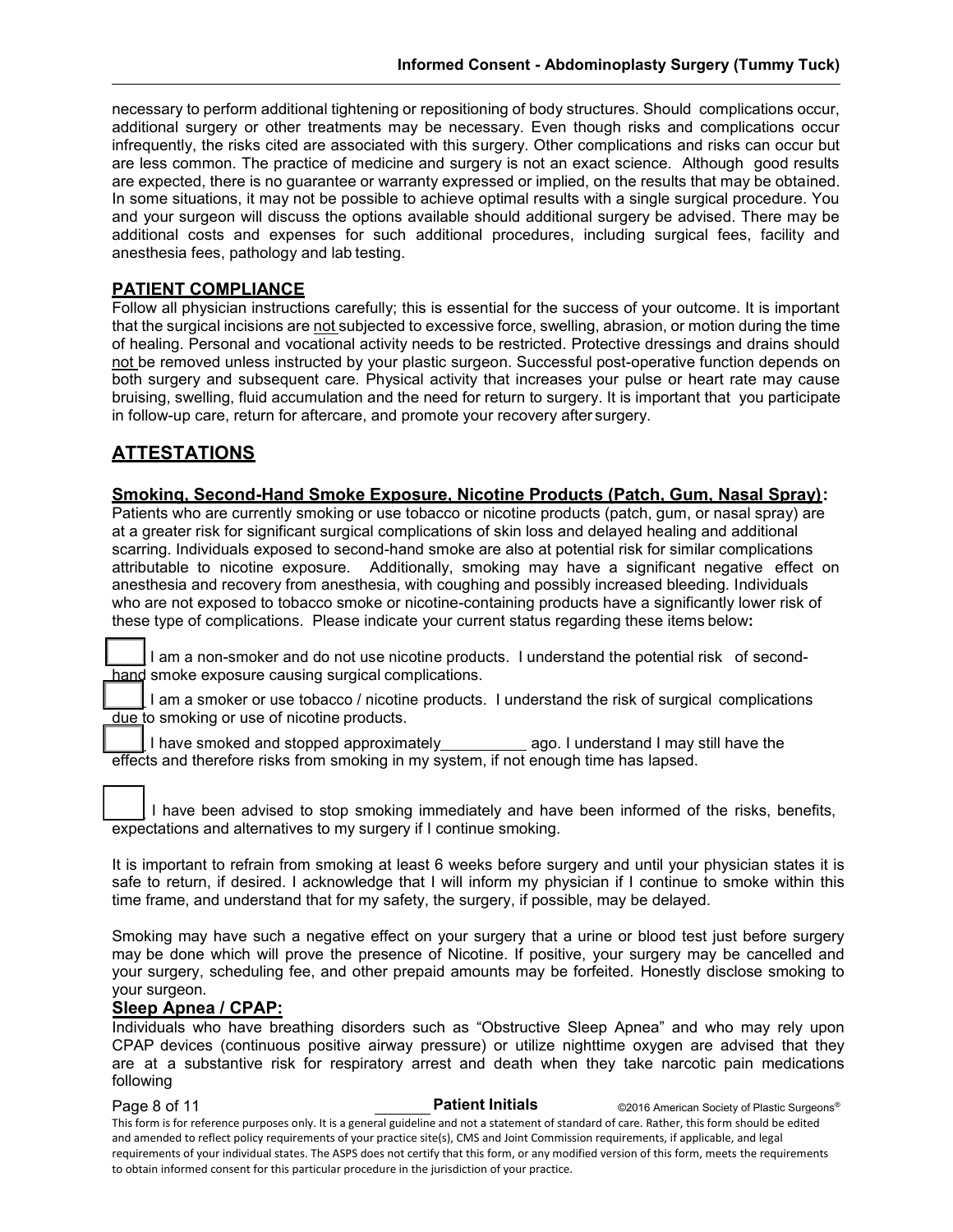surgery. This is an important consideration when evaluating the safety of surgical procedures in terms of very serious complications, including death, that relate to pre-existing medical conditions. Surgery may be considered only with monitoring afterwards in a hospital setting in order to reduce risk of potential respiratory complications and to safely manage pain following surgery.

Please consider the following symptoms of sleep apnea:

I am frequently tired upon waking and throughout the day I have trouble staying asleep at night I have been told that I snore or stop breathing during sleep I wake up throughout the night or constantly turn from side to side I have been told that my legs or arms jerk while I'm sleeping I make abrupt snorting noises during sleep I feel tired or fall asleep during the day

It is important for you to inform and discuss any of the above symptoms that you have experienced with your surgeon.

#### **DVT/PE Risks and Advisory:**

There is a risk of blood clots, Deep Vein Thrombosis (DVT) and Pulmonary Embolus (PE) with every surgical procedure. It varies with the risk factors below. The higher the risk factors, the greater the risk and the more involved you must be in both understanding these risks and, when permitted by your physician, walking and moving your legs. There may also be leg stockings, squeezing active leg devices, and possibly medicines to help lower your risk.

There are many conditions that may increase or affect risks of clotting. Inform your doctor about any past or present history of any of the following:

Past History of Blood Clots

Family History of Blood Clots

\_\_\_\_ Birth Control Pills

Hormone Stimulating Drugs

Swollen Legs

History of Cancer

Large Dose Vitamins

Varicose Veins

Past Illnesses of the Heart, Liver, Lung, or Gastrointestinal Tract.

History of Multiple Spontaneous Abortions or Miscarriages

#### **Patient Initials**

©2016 American Society of Plastic Surgeons® This form is for reference purposes only. It is a general guideline and not a statement of standard of care. Rather, this form should be edited and amended to reflect policy requirements of your practice site(s), CMS and Joint Commission requirements, if applicable, and legal requirements of your individual states. The ASPS does not certify that this form, or any modified version of this form, meets the requirements to obtain informed consent for this particular procedure in the jurisdiction of your practice. Page 9 of 11 **Patient Initials**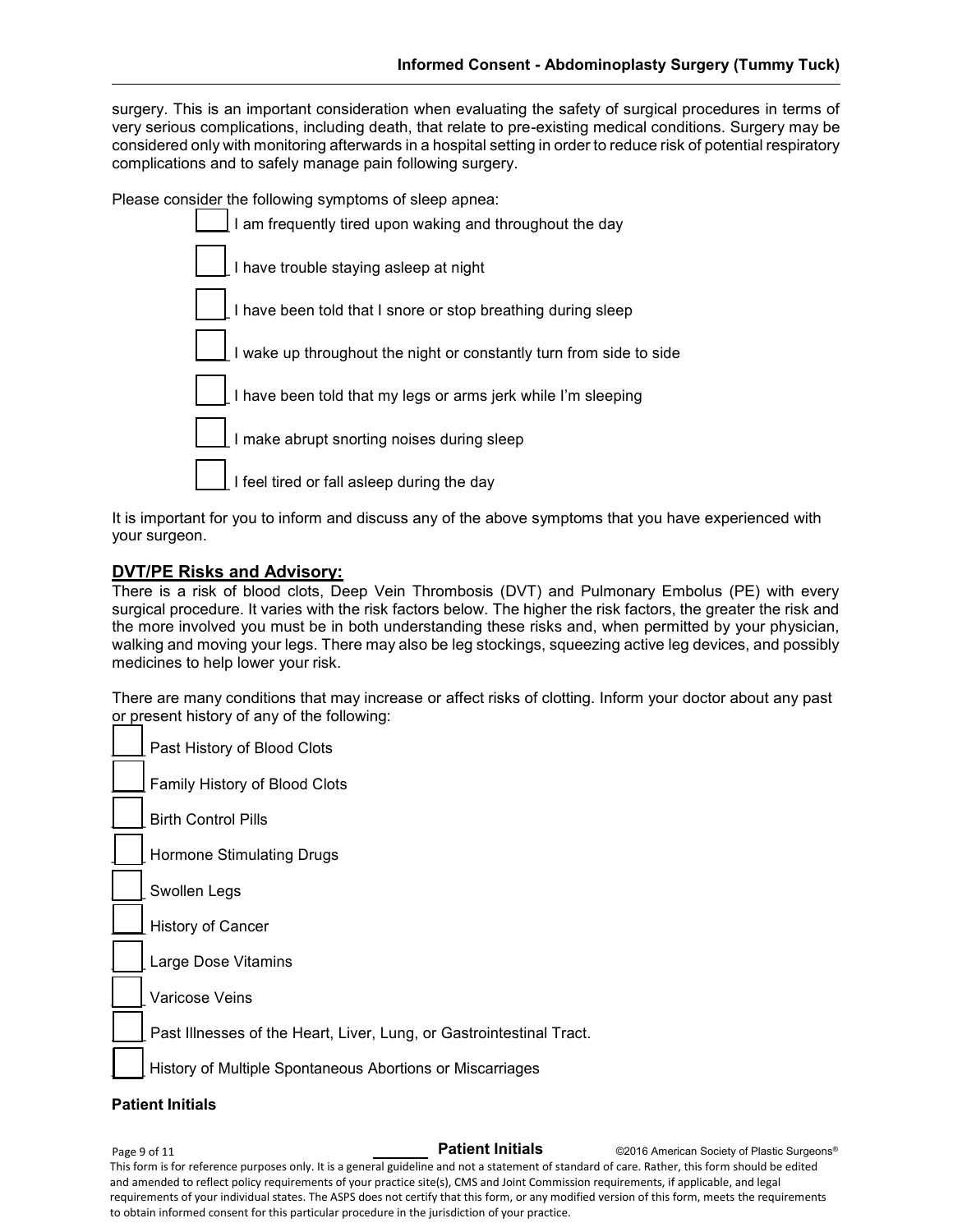I understand the risks relating to DVT/PE and how important it is to comply with therapy as

discussed with my surgeon. The methods of preventative therapy include:

Early ambulation when allowed

Compression devices (SCD/ICD)

\_\_\_\_ Anticoagulation Protocols when Allowed

For high risk patients, the risks of VTE are still high, even in the setting of appropriate chemoprophylaxis. If your surgery is elective and you're a high risk patient, it's best to consider with not proceeding with such elective surgery.

#### **COMMUNICATION ACKNOWLEDGEMENT – CONSENT**

There are many ways to communicate with you. It is important to keep appointments and let us know if problems or issues arise. Methods of communicating are by telephone, text, pager, answering service if available, email, and regular mail. If an emergency arises, keep us alerted to your progress so we may aid in any necessary treatments. Please do not leave a message after hours or on weekends on the office answering machine if any urgent or emergent situation exists, as there is a delay in retrieving such messages. All attempts will be made to preserve your privacy in accordance with HIPAArules.

Please select preferred way of communicating with you:

| Telephone                              | Home                                  |  |
|----------------------------------------|---------------------------------------|--|
|                                        | Work                                  |  |
|                                        | Cell                                  |  |
| Text                                   |                                       |  |
| Pager - Answering Service if available |                                       |  |
|                                        | Email - with up to date email address |  |
|                                        | <b>Regular Mail and Delivery</b>      |  |

#### **DISCLAIMER**

Informed-consent documents are used to communicate information about the proposed surgical treatment of a disease or condition along with disclosure of risks and alternative forms of treatment(s), including no surgery. The informed-consent process attempts to define principles of risk disclosure that should generally meet the needs of most patients in most circumstances.

However, informed-consent documents should not be considered all-inclusive in defining other methods of care and risks encountered. Your plastic surgeon may provide you with additional or different information which is based on all the facts in your particular case and the current state of medical knowledge.

Informed-consent documents are not intended to define or serve as the standard of medical care. Standards of medical care are determined on the basis of all of the facts involved in an individual case and are subject to change as scientific knowledge and technology advance and as practice patterns evolve.

#### **It is important that you read the above information carefully and have all of your questions answered before signing the consent on the next page.**

**Page 10 of 11 Patient Initials Patient Initials** ©2016 American Society of Plastic Surgeons®

This form is for reference purposes only. It is a general guideline and not a statement of standard of care. Rather, this form should be edited and amended to reflect policy requirements of your practice site(s), CMS and Joint Commission requirements, if applicable, and legal requirements of your individual states. The ASPS does not certify that this form, or any modified version of this form, meets the requirements to obtain informed consent for this particular procedure in the jurisdiction of your practice.